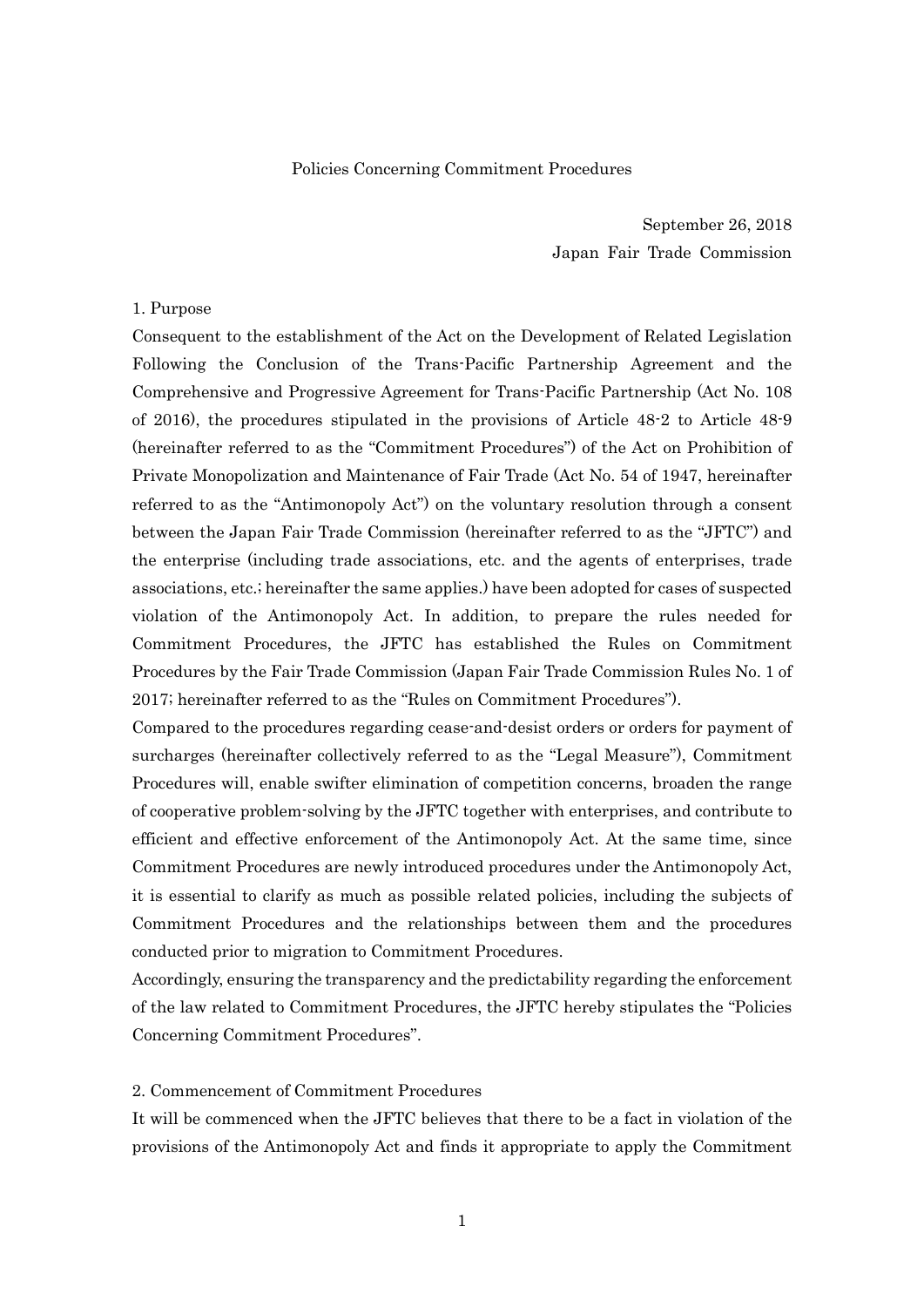Procedures to the activities leading to such suspicion (hereinafter referred to as the "Suspected Violation"). To be accurate, when the JFTC recognizes that it is necessary for promotion of fair and free competition (including cases in which the Suspected Violation has already ceased to exist and there is a particular need for such procedures for promotion of free and fair competition; hereinafter the same applies.), the JFTC may commence the Commitment Procedures by issuing a written notice (hereinafter referred to as the "Notice of Commitment Procedures") to the enterprise conducting or has conducted the Suspected Violation (hereinafter collectively referred to as the "Suspected Violator"), pursuant to the provisions of Article 48-2 or Article 48-6 of the Antimonopoly Act, of the following: (i) the overview of the Suspected Violation; (ii) the clause of the laws and regulations for which there is or was suspicion of violation; and, (iii) the fact that is possible to make an application (hereinafter referred to as the "Application for Commitment Approval") for the approval of Exclusion Measures Plan which is necessary to eliminate the Suspected Violation or a Plan for Measures to Ensure Exclusion which is necessary to ensure that the Suspected Violation has been eliminated (hereinafter collectively referred to as the "Commitment Plan").

### 3. Consultation regarding Commitment Procedures

Commitment Procedures constitute a method for the voluntary resolution of a Suspected Violation through a consent between the JFTC and the enterprise concerned. Therefore close communication between the JFTC and the enterprise would enable the swift application of the law related to Commitment Procedures and thus be beneficial to both the JFTC and the enterprise.

For the reason, in order to advance Commitment Procedures more quickly, an enterprise under investigation by the JFTC for a suspected violation may at any time, even before the JFTC issues a Notice of Commitment Procedures, consult with the JFTC regarding Commitment Procedures for the activities subject to investigation, including confirming whether or not the Commitment Procedures are applicable to the case, or indicating its desire for the application of Commitment Procedures.

#### 4. Flow of Commitment Procedures

During the period from the start of an investigation to Notice of hearing of opinions (this refers to the notice described under Article 50, paragraph (1) of the Antimonopoly Act [including when these are applied mutatis mutandis pursuant to Article 62, Paragraph (4) of the Antimonopoly Act following the deemed replacement of terms]; hereinafter the same applies.), the JFTC will issue a Notice of Commitment Procedures to the Suspected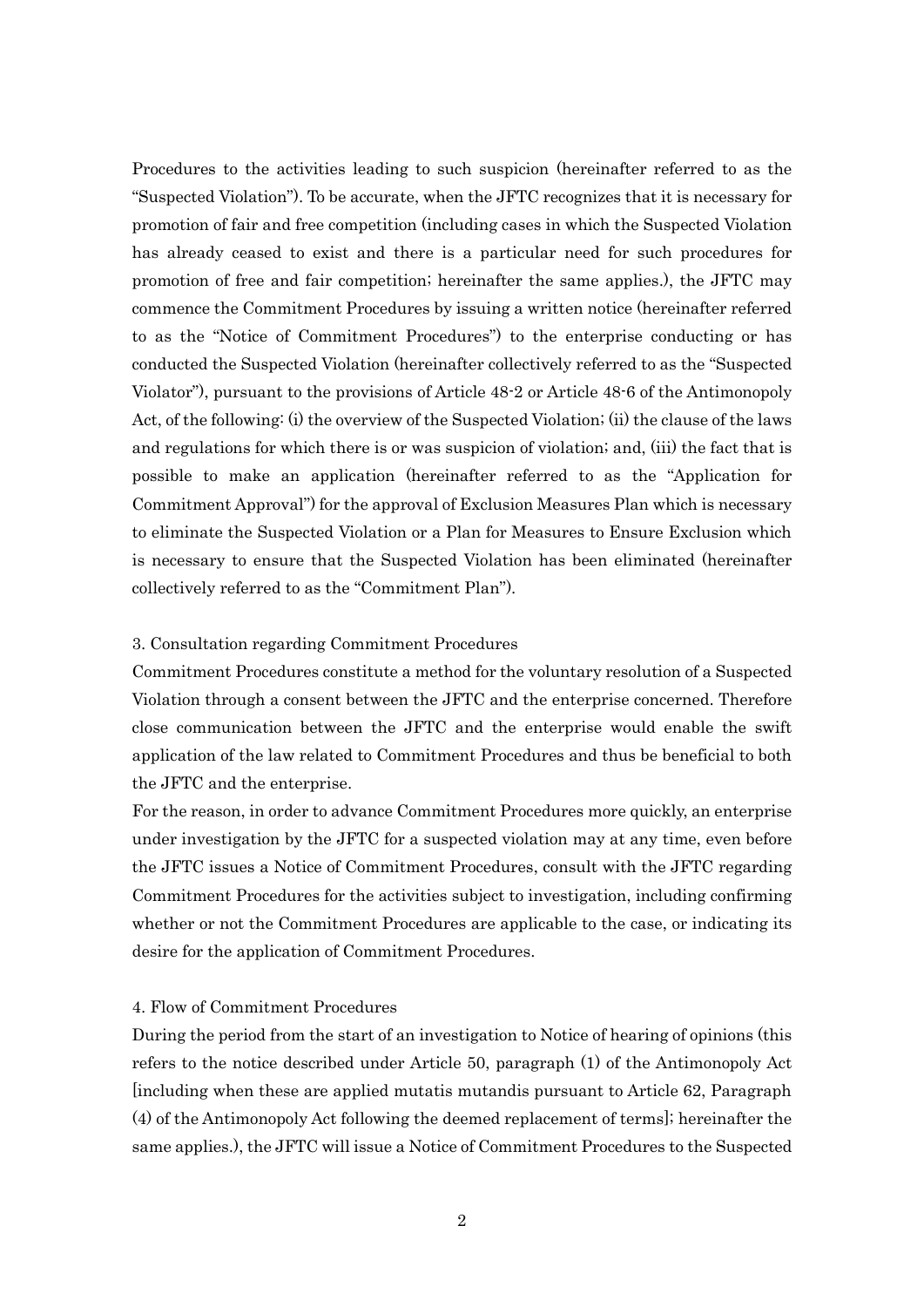Violator, in case the JFTC finds that it is appropriate to apply the Commitment Procedures.

In order to indicate to the party that has received a Notice of Commitment Procedures (hereinafter referred to as the "Notified Enterprise") how it should eliminate the Suspected Violation or how it should ensure that the violation has been eliminated, in other words, in order to indicate what types of Commitment Plan should be prepared, the JFTC will describe in the document of the Notice of Commitment Procedures an overview of the Suspected Violation based on the facts that have been ascertained as of the time of issuing the Notice of Commitment Procedures.

However, since a Notice of Commitment Procedures does not constitute a determination that the act of the Notified Enterprise breached the Antimonopoly Act, it will not include detailed descriptions of the founded facts or application of laws or regulations to the same extent as a cease-and-desist order.

When the Notified Enterprise makes an Application for Commitment Approval, it needs to make an application within sixty days from the date when it received the Notice of Commitment Procedures pursuant to the provisions of Article 48-3, paragraph (1) or Article 48-7, paragraph (1) of the Antimonopoly Act.

After the Notified Enterprise has made an Application for Commitment Approval, the JFTC makes a judgment as to whether or not the relevant Commitment Plan conforms to the requirements for approval provided in both of the items of Article 48-3, paragraph (3) or both of the items of Article 48-7, paragraph (3) of the Antimonopoly Act (hereinafter collectively referred to as the "Approval Requirements") and approves the Commitment Plan when the JFTC recognizes that the Commitment Plan conforms to the Approval Requirements.

### 5. Subjects of Commitment Procedures

Pursuant to the provisions of Article 48-2 of the Antimonopoly Act, possible subjects of Commitment Procedures are Suspected Violations of the provisions of said Act regarding private monopolization (Article 3 of the Antimonopoly Act), unreasonable restraint of trade (Article 3 or Article 6 of the Antimonopoly Act), acts prohibited to trade associations (Article 8 of the Antimonopoly Act), unfair trade practices (Article 6 or Article 19 of the Antimonopoly Act), prohibited aggregate concentration (Article 9, paragraph (1); Article 9, paragraph (2); Article 11, paragraph (1); or the provisions of Article 17 relevant to Article 9 or Article 11 of the Antimonopoly Act), or prohibited business combination (Article 10, paragraph (1); Article 13; Article 14; Article 15, paragraph (1); Article 15-2, paragraph (1); Article 15-3, paragraph (1); Article 16,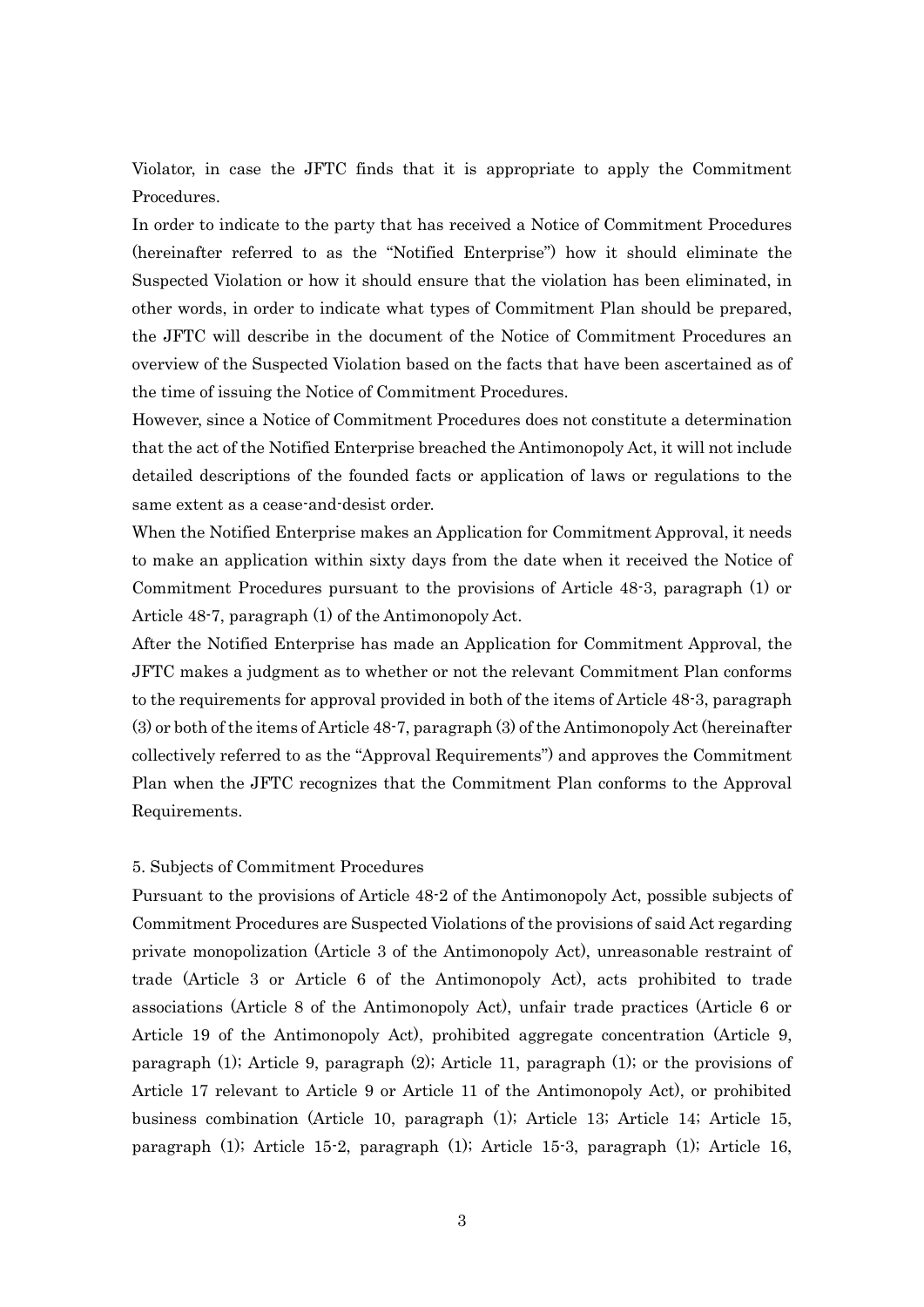paragraph (1); or the provisions of Article 17 relevant to Article 10, Article 13, Article 14, Article 15, or Article 16 of the Antimonopoly Act), as well as Suspected Violations of the provisions of said Act regarding private monopolization, unreasonable restraint of trade, acts prohibited to trade associations, or unfair trade practices, even if such Suspected Violations have already ceased to exist, under the provisions of Article 48-6 of the Antimonopoly Act.

On the other hand, the following cases are not subject to Commitment Procedures due to the need for strict enforcement of Legal Measure by finding violation, asin such cases, Commitment Procedures cannot be considered necessary to promote free and fair competition:

(i) Suspected Violations of the provisions of Article 3, Article 6, or Article 8, item (i) or item (ii) of the Antimonopoly Act, such as bid-rigging, price-fixing cartels, quantityfixing cartels and others, and when such case falls under the provisions of Article 7-2, paragraph (1) of the Antimonopoly Act (including the provisions applied mutatis mutandis under Article 8-3 of the Antimonopoly Act)

(ii) cases in which an enterprise was subject to Legal Measure pursuant to the same provision as one about the act related to a Suspected Violation (limited to when the Legal Measure has become final and binding) within ten years prior to the date on which the measure listed in Article 47, paragraph (1) of the Antimonopoly Act was taken for the first time regarding the act related to the Suspected Violation

(iii) cases recognized as constituting vicious and serious Suspected Violations which are considered to have wide spread influence on people's livings, as a result of substantially restraining competition of a particular field of trade as described in the "JFTC Policies on Criminal Accusation and Compulsory Investigation of Criminal Cases Regarding Antimonopoly Violations" (JFTC, October 7, 2005).

In other cases, the JFTC will make a judgment, based on the specific traits of each individual case, as to whether or not a resolution of competition concerns through Commitment Procedures is necessary to promote free and fair competition.

6. Commitment Plan

(1) Judgment whether or not to make an Application for Commitment Approval

The Notified Enterprise will make an independent judgment as to whether or not to make an Application for Commitment Approval, regardless the fact that the Notice of Commitment Procedures has issued by the JFTC.

If the Notified Enterprise does not make an Application for Commitment Approval, then the investigation made prior to the Notice of Commitment Procedures will resume(Note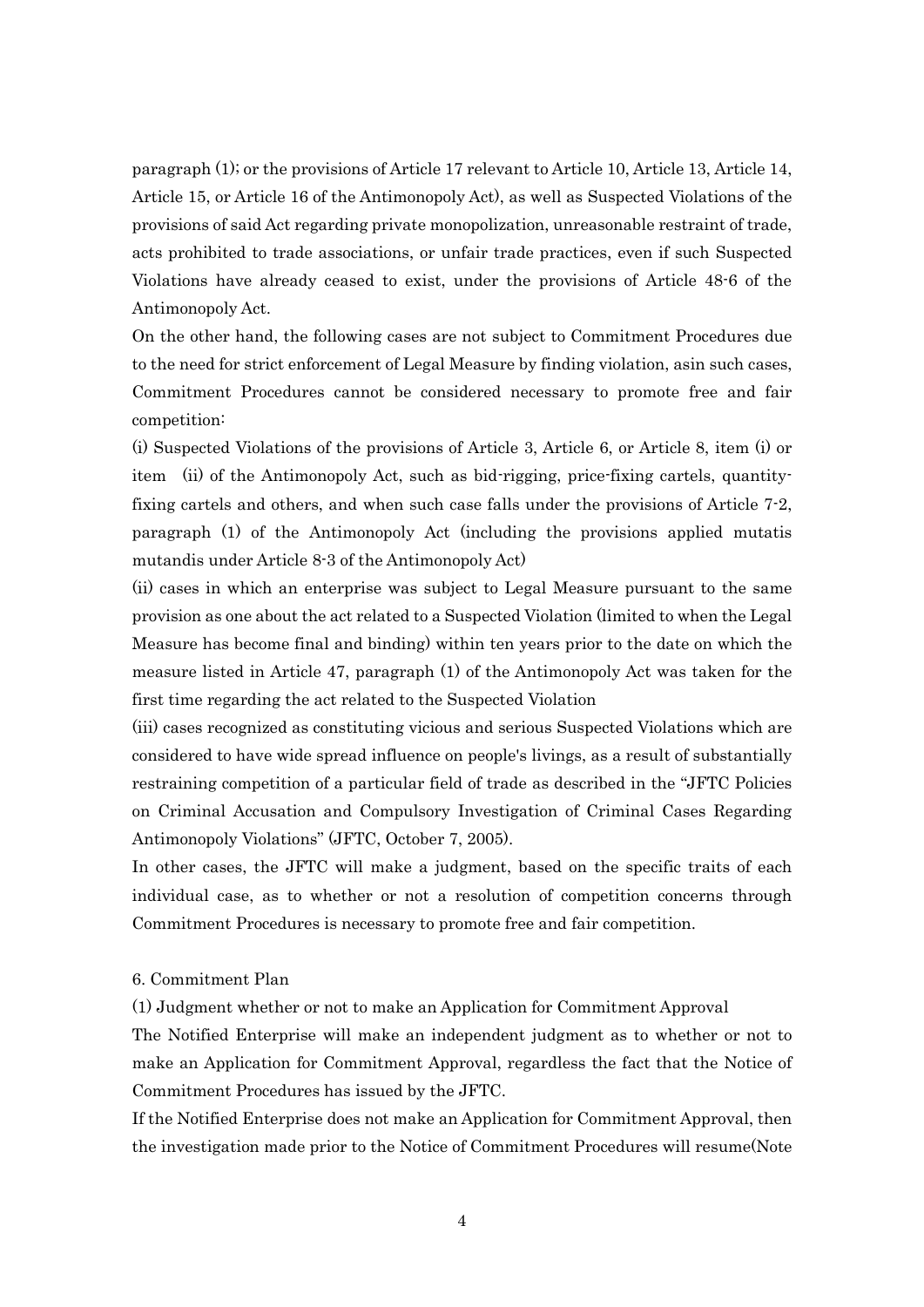1). The Notified Enterprise will not be subject to any disadvantageous treatment in the subsequent investigation by reason of not having made an Application for Commitment Approval.

- (Note1) Concerning a business combination for which notice has been submitted to the JFTC pursuant to Article 10, paragraph (2) (including imputed application thereof under the provisions of Paragraph (5) of that article), Article 15, paragraph (2:Article 15-2, paragraphs (2) or (3): Article 15-3, paragraph (2): or Article 16, paragraph (2) of the Antimonopoly Act (hereinafter referred to as the "Notice"), if the Notified Enterprise has not applied for Commitment Approval, then the period over which Notice of hearing of opinions may be made, shall be extended through the addition of sixty days to the notice period under the provisions of the text of Article 10, paragraph (9) of the Antimonopoly Act (hereinafter referred to as the "Notice Period") pursuant to Article 10, paragraph (11) of the Antimonopoly Act or to other provisions under which that paragraph applies mutatis mutandis.
- (2) Application for Commitment Approval

Pursuant to the provisions of Article 8, paragraph (1) or Article 22, paragraph (1) of Rules on Commitment Procedures, an enterprise intending to make an Application for Commitment Approval shall make the application using either of the application forms Form No.1 or Form No.3 to Rules on Commitment Procedures (hereinafter collectively referred to as the "Approval Application Form"). The Approval Application Form shall include the documents listed in the items of Article 8, paragraph (2) or Article 22, paragraph (2) of Rules on Commitment Procedures as attachments (hereinafter collectively referred to as the "Attachments to Approval Application").

Pursuant to the provisions of Article 9 or Article 23 of Rules on Commitment Procedures , an enterprise that has made an Application for Commitment Approval (hereinafter referred to as the "Applicant") may submit to the JFTC a report of amendments in order to amend the content of the Approval Application Form and the Attachments to Approval Application (hereinafter collectively referred to as the "Approval Application Documents") (including submittal of additional Attachments to Approval Application), after it has made an Application for Commitment Approval, given that it is during a period of up to sixty days from the date of the Notice of Commitment Procedures and until the disposition related to the Application for Commitment Approval in question has yet to be issued.

In addition, pursuant to the provisions of Article 11 or Article 25 of Rules on Commitment Procedures, during the period from the date the Application for Commitment Approval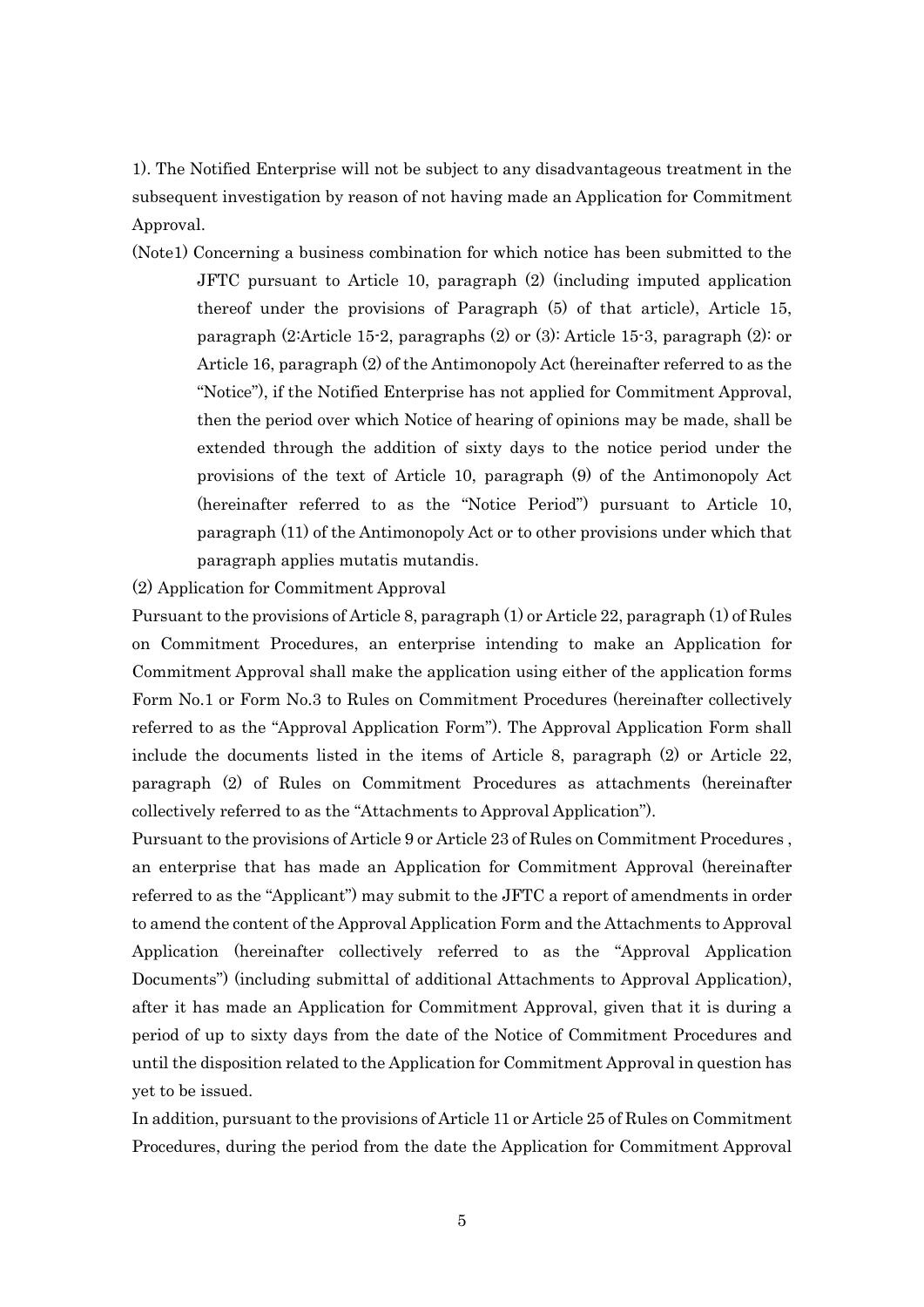was made to the time the disposition related to the Application for Commitment Approval is implemented, the Applicant may, at any time, submit additional Attachments to Approval Application, showing relevant matters to which the JFTC should refer to in approving the Commitment Plan.

Pursuant to the provisions of Article 10 or Article 24 of Rules on Commitment Procedures, Approval Application Documents need to be submitted through methods such as by bringing directly or by delivery through registered mail.

Furthermore, pursuant to the provisions of Article 36, paragraph (1) of Rules on Commitment Procedures, during the period from the date the Application for Commitment Approval was made to the time the disposition related to the Application for Commitment Approval is implemented, the Applicant may, at any time, withdraw the Application for Commitment Approval.

Pursuant to the provisions of Article 36, paragraph (2) of Rules on Commitment Procedures, withdrawal of an Application for Commitment Approval shall be made in writing.

When an Application for Commitment Approval has been withdrawn, the investigation made prior to the Notice of Commitment Procedures will resume (Note 2). The Notified Enterprise will not be subject to any disadvantageous treatment in the subsequent investigation by reason of having withdrawn the Application for Commitment Approval.

(Note2) In the case of a business combination for which a notice has been submitted, if the Notified Enterprise has canceled an Application for Commitment Approval, the period for which Notice of hearing of opinions may be made shall be extended through the addition of the period corresponding to the length of time from the date of the Notice of Commitment Procedures to the date of the cancellation, pursuant to the provisions of Article 10, paragraph (12) of the Antimonopoly Act and each of the provisions applied mutatis mutandis under that paragraph.

(3) Commitment Measures

A. Basic viewpoint

The content of Exclusion Measures or Measures to Ensure Exclusion included in the Commitment Plan (hereinafter collectively referred to as the "Commitment Measures") is to be considered by the Notified Enterprise based on the specific traits of the individual case.

While Notified Enterprise can apply for specific behavioral measures or structural measures such as transfer of a business, in order to ensure the restoration of competition order or that the act will not be repeated in the future, the Commitment Measures of the said plan is required to satisfy the following requirements: (i) they are sufficient for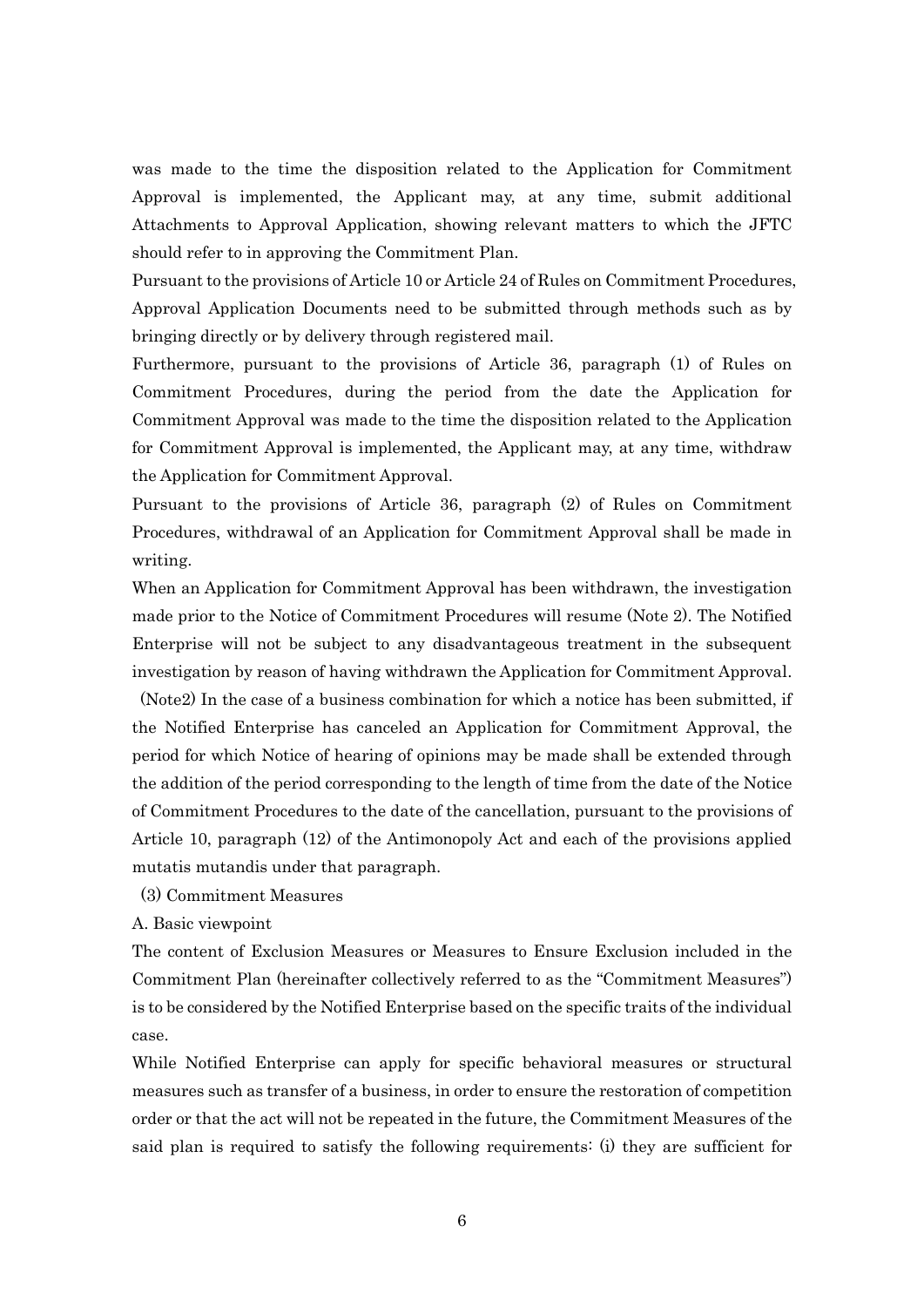eliminating the Suspected Violation or to ensure that the Suspected Violation has been eliminated (hereinafter referred to as the "Sufficiency of the Content of Measures") and (ii) they are expected to be reliably conducted (hereinafter referred to as the "Reliability of Measures Implemented").

## (A) Sufficiency of the Content of Measures

The JFTC will assess whether or not Commitment Measures satisfy the Sufficiency of the Content of Measures, based on the specifics of each individual case with regard to. In assessing, the JFTC refers to the content of measures employed in the past cease-anddesist orders or other procedures which found as long as these cases have similar specifics, to some degree, to the said case, with regard to matters such as overviews of the cases or applicable provisions.

(B) Reliability of Measures Implemented

Even in the case the Sufficiency of the Content of Measures is satisfied, it cannot be ensured that the Suspected Violation will be or has been eliminated unless the Commitment Measures are implemented. Accordingly, a Commitment Plan cannot be approved unless the JFTC considers that the Commitment Measures will be implemented reliably by the deadline for their implementation.

For example, in a case in which there is a need for consent with a third party, such as when the content of Commitment Measures involves amendments to a contract, the requirement for Reliability of Measures Implemented cannot, in principle, be determined to have been satisfied unless consent has been reached with said third party by the time of the Application for Commitment Approval.

B. Typical examples of Commitment Measures

While the measures listed under  $(A)$  to  $(G)$  below can be considered typical Commitment Measures, Commitment Measures are not limited to these alone(Note 3). Also, though for some cases a single Commitment Measure may be enough to conform to Approval Requirements, in the other cases, the combination of multiple Commitment Measures may be necessary to satisfy Approval Requirements.

Pursuant to the provisions of Article 48-3, paragraph (2), item (ii) or Article 48-7, paragraph (2), item (ii) of the Antimonopoly Act, a deadline for implementation needs to be specified for each of the content of Commitment Measure to ensure the Reliability of Measures Implemented.

(A) Cessation of the Suspected Violation, confirmation that it has already ceased to exist, etc.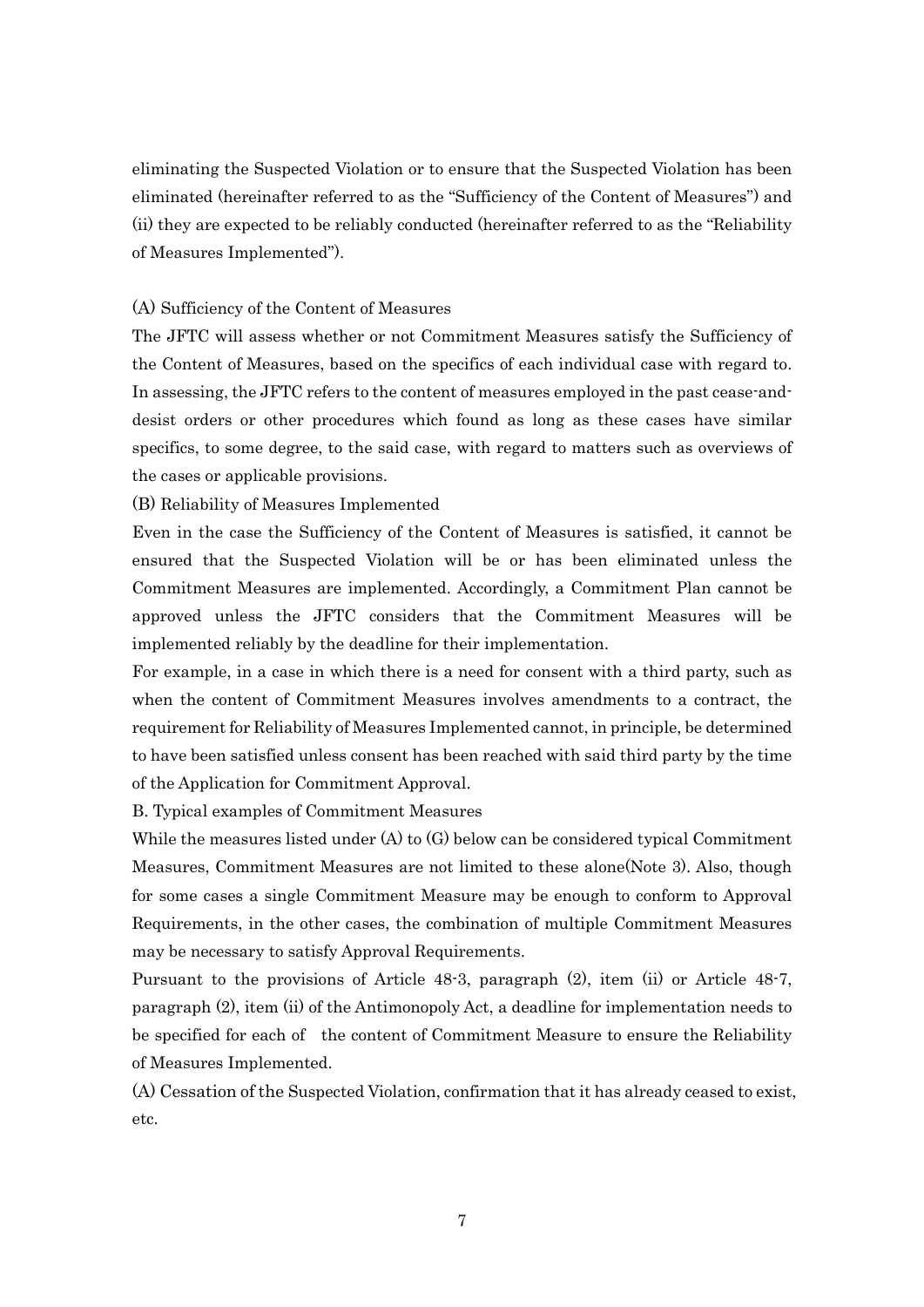One necessary measure to ensure the Sufficiency of the Content of Measures is a resolution by the decision-making body (e.g., the board of directors) of the Notified Enterprise that both (i) confirms that it will cease or has already ceased the Suspected Violation and (ii) affirms that it will not engage in the Suspected Violation in the future. (B) Notification to trade partners and others or publicizing information to users and others

In a case, for example, when the Suspected Violation involves the Notified Enterprise having prohibited its trade partners and others from trading with its competitors, it is necessary to make notification to trade partners and others or publicize information to users and others about the matters described under (A) above in order to ensure the restoration of competition order.

Accordingly, notification or publicizing information as stated above will be necessary in some cases, in order to ensure the Sufficiency of the Content of Measures.

(C) Development of a compliance program

In order to ensure matters such as the cease of the Suspected Violation or confirmation that it has already ceased to exist, the Notified Enterprise will need to develop a compliance program (including regular auditing and in-house training of employees).

Accordingly, when confirming that it will cease or has already ceased the Suspected Violation, the development of a compliance program also may be necessary in some cases, in order to ensure the Reliability of Measures Implemented.

(D) Amendments of Contracts

In some cases, for example, when the Suspected Violation involves the provision of rebates (in general, this refers to monetary payments made to trade partners systematically or per individual transaction, separately from purchase prices) by the Notified Enterprise and such rebates have the effect of restricting the competition on the products by being conditional on matters such as the degree to which its own products are dealt, the Suspected Violation is backed by existing contracts and it would not be possible to ensure the restoration of competition order without amending the content of such contracts.

Accordingly, amendment of a contract to which the Notified Enterprise is a party may be necessary in some cases, in order to ensure the Sufficiency of the Content of Measures. (E) Transfer of businesses etc.

In a case, for example, when the Suspected Violation includes that the Notified Enterprise holds its, it might not be possible to ensure the restoration of competition order without taking measures such as the sale of such shares.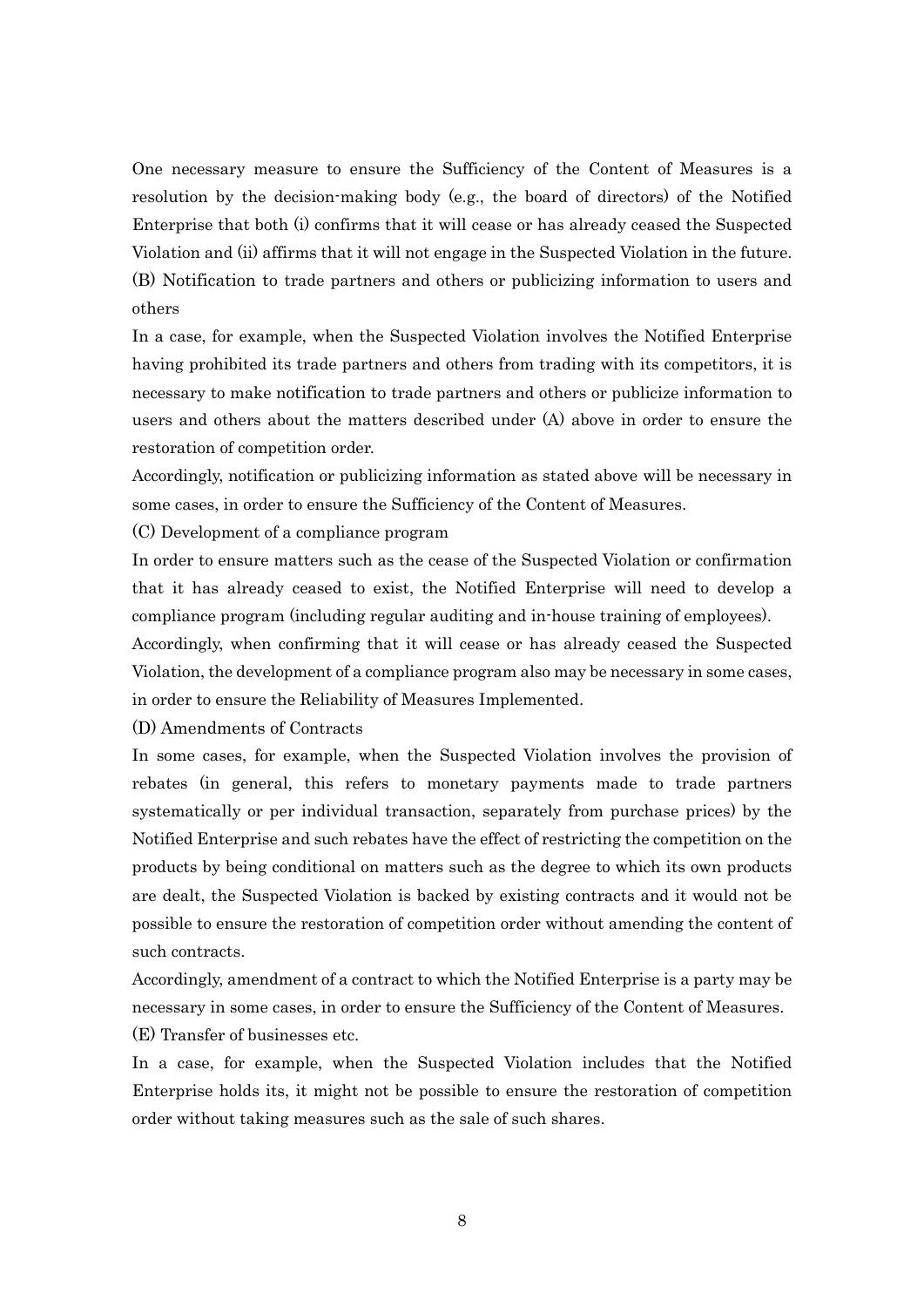Accordingly, the Notified Enterprise may need to, in some cases, take steps such as the transfer of its business or sale of shares it owns, in order to ensure the Sufficiency of the Content of Measures.

(F) Recovery of monetary value provided by trade partners and others

In cases such as when a Suspected Violation involves a contract price reduction after the Notified Enterprise has purchased products or services, or a forced purchase of products or services which are not involved in the transaction, it would be beneficial to have the Notified Enterprise return to the trading partner the amount of gains that the Notified Enterprise had received or the amount of costs incurred by the partner, in order to ensure the Sufficiency of the Content of Measures.

(G) Reporting on the state of implementation

Even if the Commitment Measures satisfies the Sufficiency of the Content of Measures, if they are not actually implemented, then it will not be possible to ensure restoration of competition order.

Accordingly, the reporting of the state of implementation of each Commitment Measure to the JFTC by the Notified Enterprise or an independent third party to whom the Notified Enterprise has entrusted with monitoring its performance of Commitment Measures (only if said third party has been approved by the JFTC) is one measure necessary to ensure the Reliability of Measures Implemented.

The frequency of the reporting needs to be specified depending on the content of Commitment Measure.

(Note 3) For Commitment Measures related to business combinations, Part VI (Measures to Remedy Substantial Restraint of Competition) of the "Guidelines to Application of the Antimonopoly Act Concerning Review of Business Combination" (JFTC, May 31, 2004) shall be referred to.

# 7. Public comments

If the JFTC finds that it needs to seek opinions from the public in assessing whether or not an applied Commitment Plan conforms to the Approval Requirements, the JFTC will establish a period for submittal of opinions, not to exceed thirty days, in principle, and seek the opinions of third parties regarding an overview of the Commitment Plan, through its website or other means.

When the JFTC has commenced the seeking of opinions, any party with an opinion on the overview of the Commitment Plan may submit written opinions to the JFTC within the period for submittal of such opinions.

The JFTC will not reply to opinions submitted.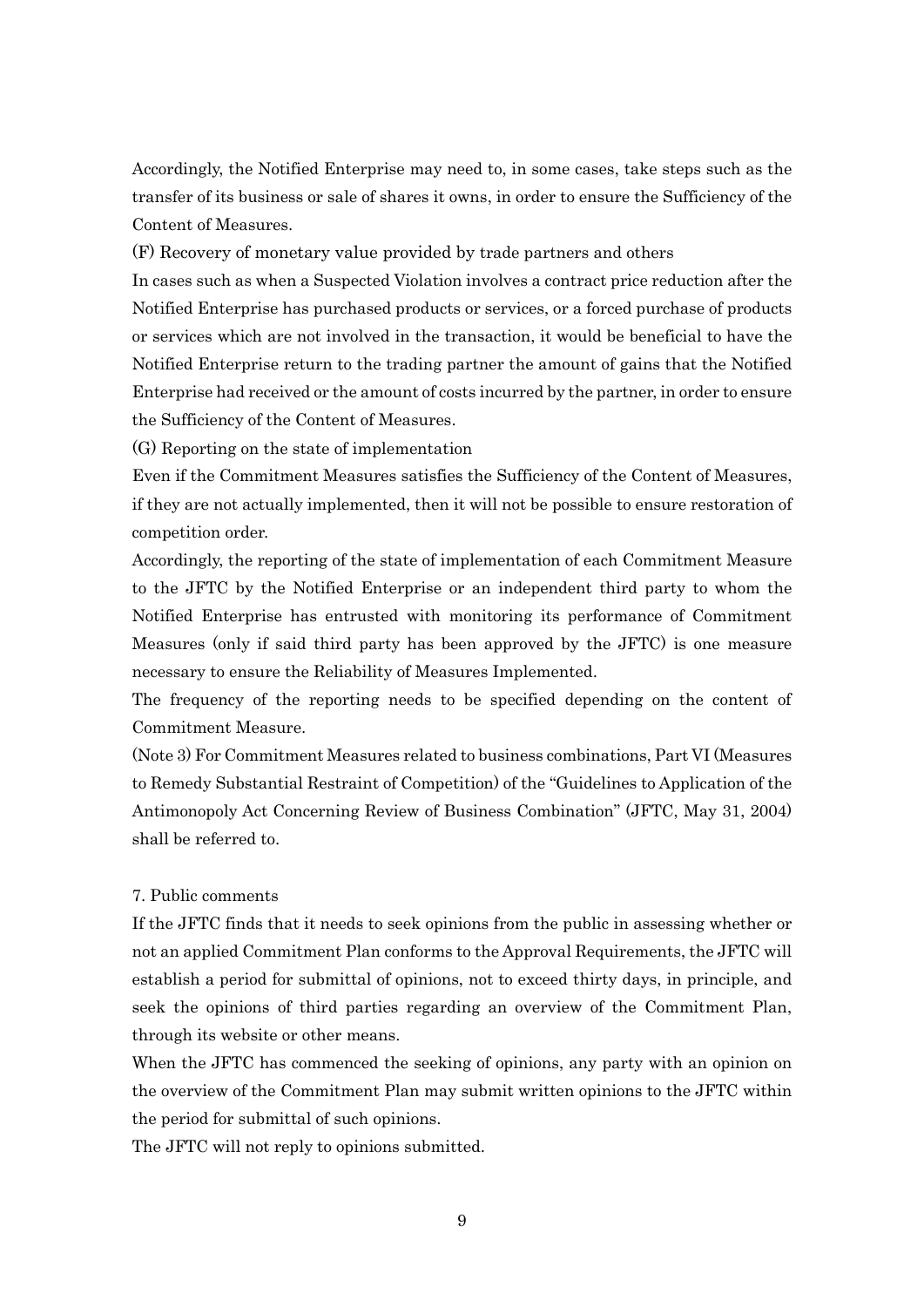In case the JFTC does not seek opinions from third parties, the JFTC may take actions such as confirmation of the facts related to the Commitment Plan with the Applicant's competitors, trade partners, and others individually.

## 8. Approval or dismissal

(1) Viewpoint on approval or dismissal of the Commitment Plan

After the JFTC has received an Application for Commitment Approval from the Notified Enterprise, the JFTC shall assess whether or not the Approval Requirements are satisfied, based on the Approval Application Documents. As described under Section 3 above, Commitment Procedures constitute a method for the voluntary resolution of a Suspected Violation through a consent between the JFTC and the enterprise concerned, and close communication between the JFTC and the enterprise would enable the swift application of the law related to Commitment Procedures and thus be beneficial to both the JFTC and the enterprise. For this reason, after Notice of Commitment Procedures, the JFTC shall explain the issues at that point in time and other matters when the JFTC deems it necessary or when the Applicant has requested an explanation of issues during the process of approval. The JFTC may also ask the Applicant to explain the content of the application.

If the Commitment Measures have been determined as conforming to the Approval Requirements, that is, as satisfying both the requirements of Sufficiency of the Content of Measures and Reliability of Measures Implemented, the JFTC shall approve the Commitment Plan describing the Commitment Measures in accordance with the provisions of Article 48-3, paragraph (3) or Article 48-7, paragraph (3) of the Antimonopoly Act.

On the other hand, if the JFTC has determined that the Commitment Measures do not conform to the Approval Requirements, in a case in which the content of Commitment Measures responds to only part of the Suspected Violation, for example, the JFTC shall render a decision to dismiss the Application for Commitment Approval in accordance with the provisions of Article 48-3, paragraph (6) or Article 48-7, paragraph (5) of the Antimonopoly Act. In such a case, the investigation made prior to Notice of Commitment Procedures will resume(Note4).

(Note4) When the JFTC has decided to reject an Application for Commitment Approval for a business combination for which notice has been submitted, the period during which Notice of hearing of opinions may be issued shall be extended with the addition of ninety days to the Notice Period, pursuant to Article 10, Paragraph (13) of the Antimonopoly Act or other provisions applicable mutatis mutandis under that paragraph.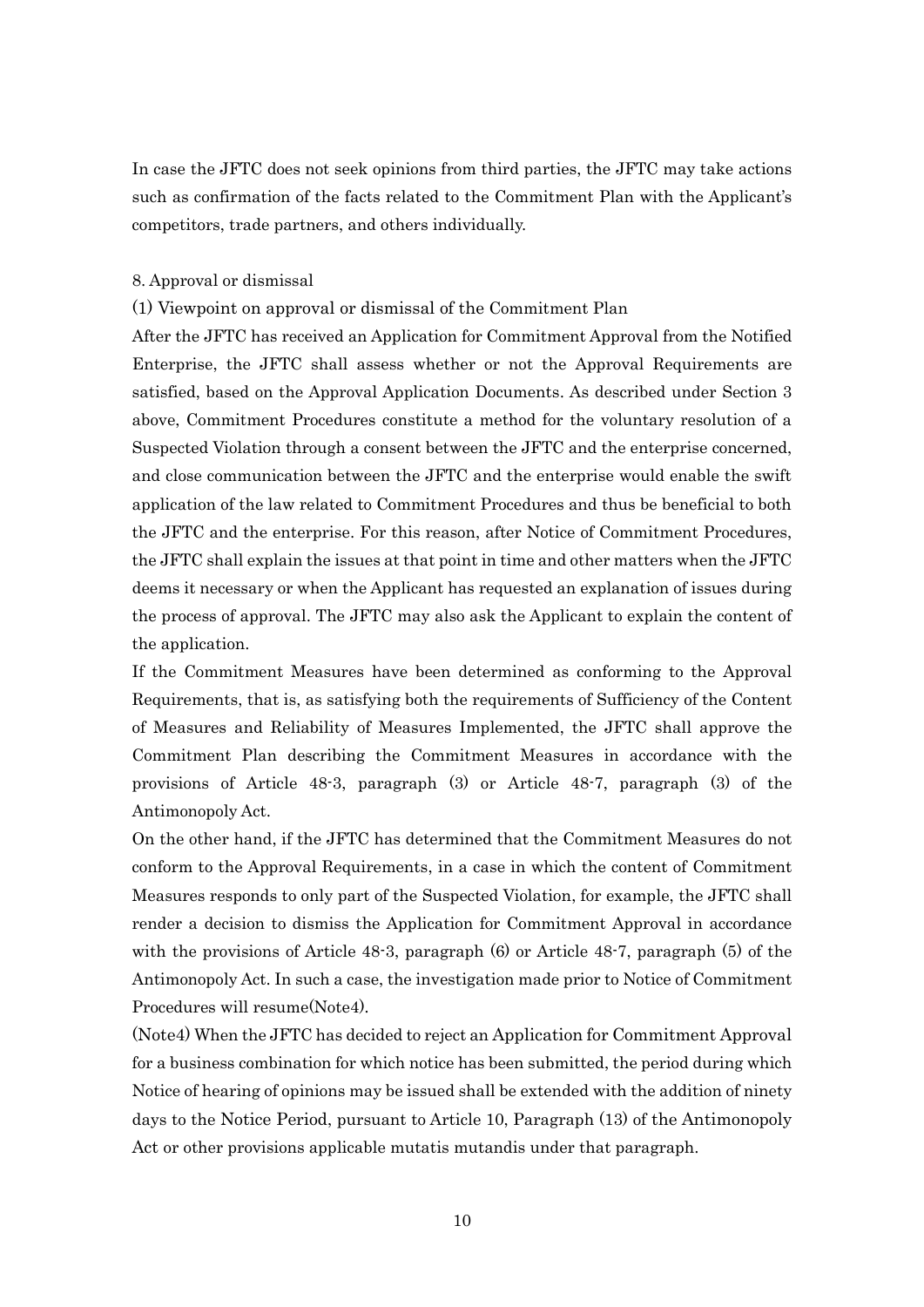# (2) Effect of approval

When the JFTC has approved a Commitment Plan pursuant to the provisions of Article 48-4 or Article 48-8 of the Antimonopoly Act (including cases of approval of amendment of an approved Commitment Plan), the JFTC shall not take issue any Legal Measure with regard to the Suspected Violation and the acts related to Commitment Measures. Approval of a Commitment Plan by the JFTC does not represent a determination that the Applicant's Suspected Violation constitutes a violation of the provisions of the Antimonopoly Act.

## 9. Modification to an Approved Commitment Plan

An Applicant that has received approval of a Commitment Plan (hereinafter referred to as the "Approved Enterprise") shall implement the Exclusion Measures or Measures to Ensure Exclusion (hereinafter collectively referred to as the "Approved Commitment Measures") described in the Commitment Plan for which it has received approval (hereinafter referred to as the "Approved Commitment Plan").

If it would be difficult for the Approved Enterprise to implement the Approved Commitment Measures by the deadline for their implementation due to circumstances arising after approval of the Commitment Plan, or there is no longer a need to implement the Approved Commitment Measures due to changes in economic conditions or other reasons, the Approved Enterprise may apply for approval of modifications to the Approved Commitment Plan (hereinafter referred to as the "Application for Approval of Modification").

Pursuant to the provisions of Article 14, paragraph (1) or Article 28, paragraph (1) of Rules on Commitment Procedures, an Approved Enterprise intending to modify an Approved Commitment Plan must apply for approval of such modifications using the application Form No.2 or Form No.4 to Rules on Commitment Procedures (hereinafter collectively referred to as the "Modification Approval Application Form"). The documents provided in the items of Article 14, paragraph (2) or Article 28, paragraph (2) of Rules on Commitment Procedures (hereinafter collectively referred to as the "Attachments to the Modification Approval Application") need to be attached to the Modification Approval Application Form.

Pursuant to the provisions of Article 16 or Article 30 of Rules on Commitment Procedures, the Modification Approval Application Form and Attachments there to need to be submitted through methods such as by bringing directly or by delivery through registered mail.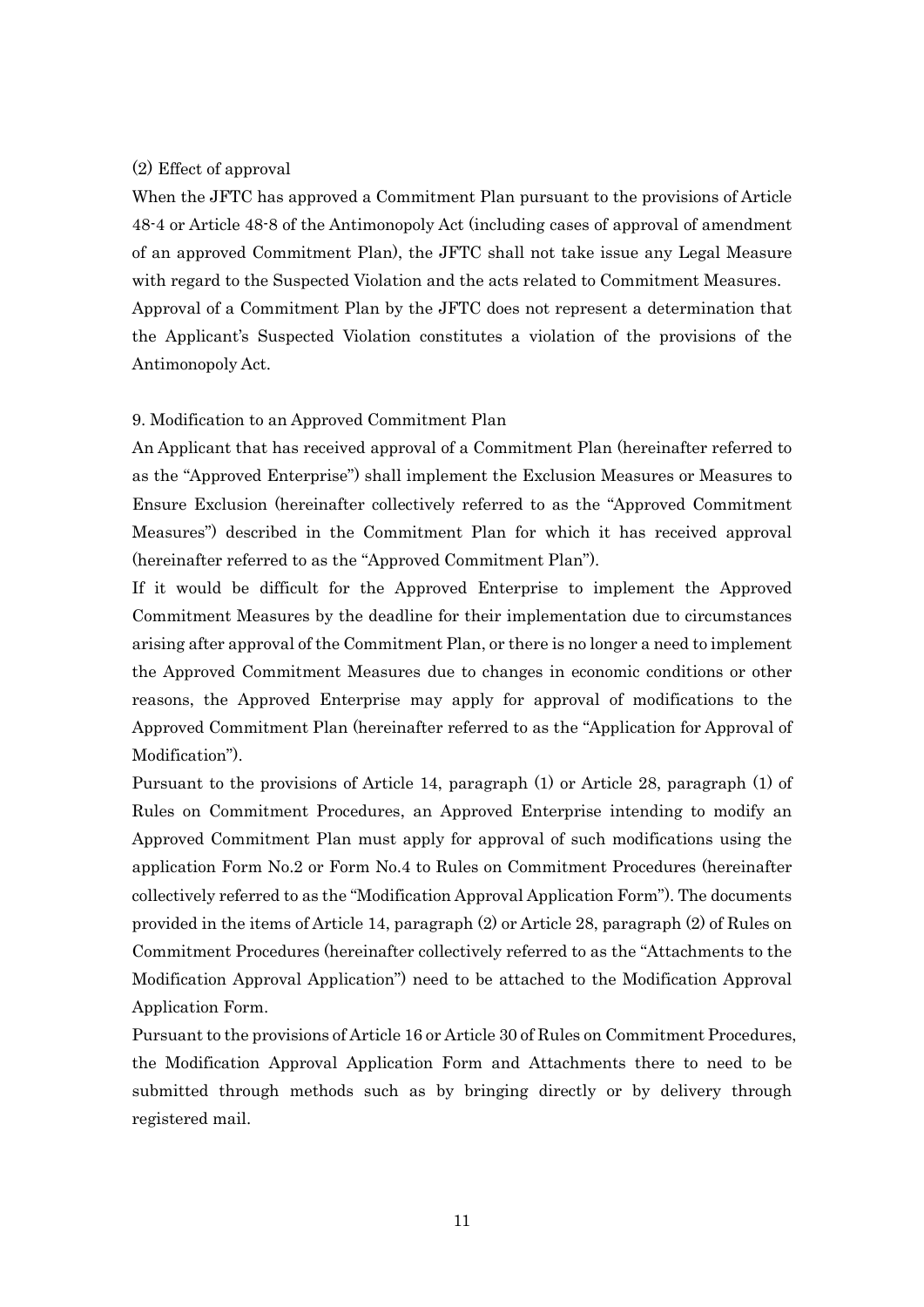Same as a case of approval of a Commitment Plan as described under Section 8 (1) above, in approving modification to an Approved Commitment Plan, the JFTC shall approve the modifications to the Approved Commitment Plan, when the JFTC has assessed that the content of Commitment Measures after such modification conforms to the Approval Requirements, in accordance with the provisions of Article 48-3, paragraph (3) applicable mutatis mutandis under Article 48-3, paragraph (9) or Article 48-7, paragraph (3) applicable mutatis mutandis under Article 48-7, paragraph (8) of the Antimonopoly Act. While neither the Antimonopoly Act nor Rules on Commitment Procedures specify a deadline for Application for Approval of Modifications, in a case, for example, when an Application for Approval of Modifications has been submitted immediately prior to the deadline for implementation of the Commitment Measures, the JFTC shall assess as to the Sufficiency of the Content of Measures and the Reliability of Measures Implemented based on a consideration of the circumstances that led the Approved Enterprise to apply for approval of modification at such timing.

The Approved Enterprise will independently determine as to whether or not to make an Application for Approval of Modification.

### 10. Rescission of approval of an Approved Commitment Plan

### (1) Rescission of approval

Pursuant to the provisions of Article 48-5, paragraph (1) or Article 48-9, paragraph (1) of the Antimonopoly Act, the JFTC must render a decision to rescind the approval of a Certified Commitment Plan when the JFTC finds that the Approved Commitment Measures have not been implemented or that the Approved Enterprise obtained the approval of the Commitment Plan based on false or wrongful facts.

In addition, when the JFTC considers particularly necessary, the JFTC may exercise its investigatory authority pursuant to the provisions of Article 47 of the Antimonopoly Act to determine whether or not there are grounds for rescission as provided in any of the items of Article 48-5, paragraph (1) or Article 48-9, paragraph (1) of the Antimonopoly Act, pursuant to the provisions of Article 68, paragraphs (1) or (2) of the Antimonopoly Act.

(2) Effect of rescission of approval

When an Approved Commitment Plan has been rescinded, the approval under the provisions of Article 48-4 or Article 48-8 of the Antimonopoly Act shall no longer be in effect and the investigation made prior to Notice of Commitment Procedures will resume(Note 5).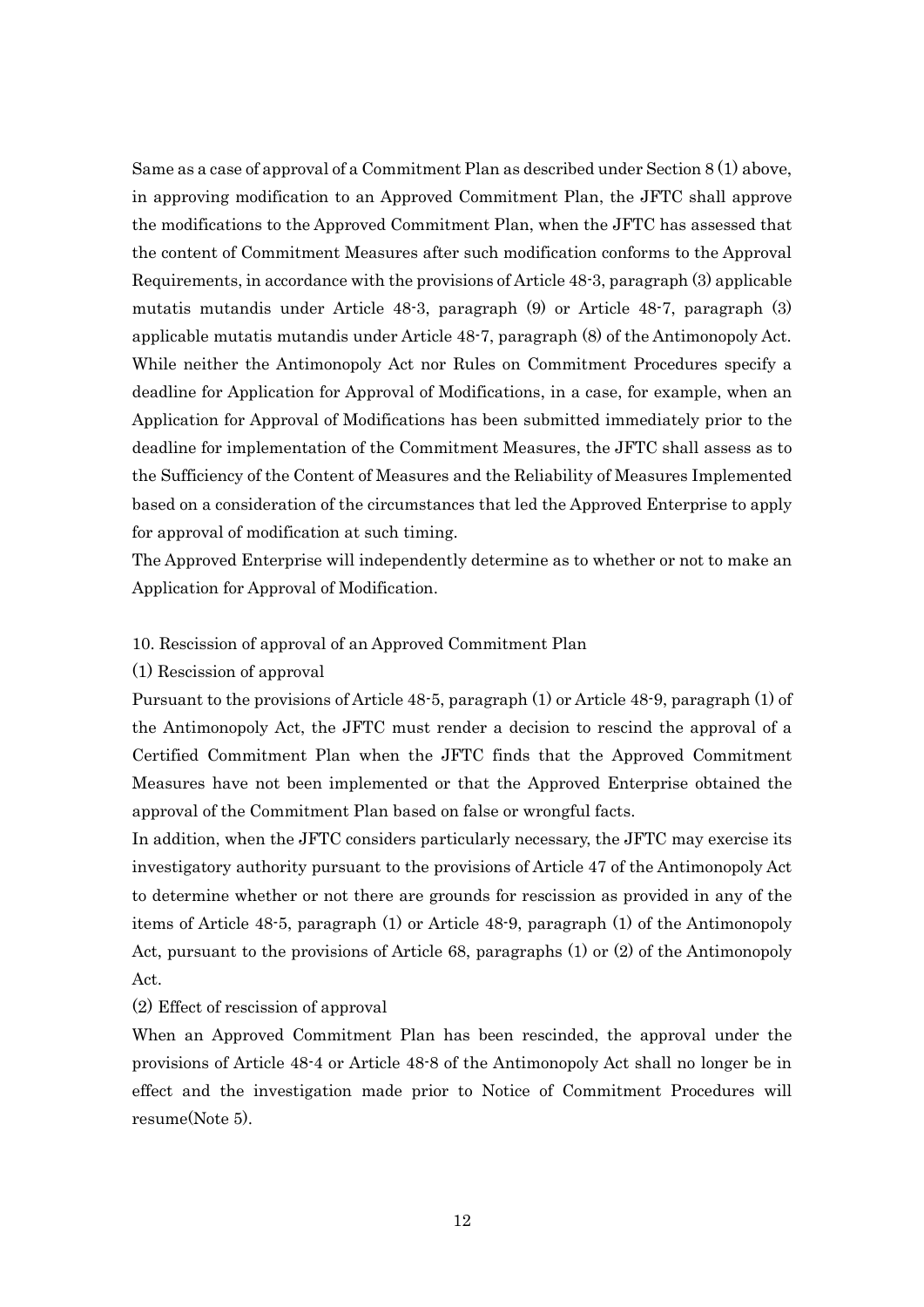In usual case, the period of limitation (this refers to the period from the time the violation was complete and during which Legal Measure may be taken; hereinafter the same applies.) for Legal Measure (except for cases related to aggregate concentration or business combination) shall be the period of five years from the date when the violation was complete. However, when the JFTC has rescinded the approval of an Approved Commitment Plan pursuant to the provisions of Article 48-5, paragraphs (3) or (4) or Article 48-9, paragraphs (3) or (4) of the Antimonopoly Act, notwithstanding the period of limitation, the JFTC may take Legal Measure within the period of two years from the date of the decision on such rescission.

(Note 5) When the JFTC has canceled an Approved Commitment Plan for a business combination for which notice has been submitted (only in cases of cancellation as described in Article  $48-5$ , paragraph  $(1)$ , item  $(1)$  of the Antimonopoly Act), then Notice of hearing of opinions must be issued within one year from the date of the decision to cancel the certified Commitment Plan, pursuant to Article 10, paragraph (14) of the Antimonopoly Act or other provisions applicable mutatis mutandis under that paragraph.

# 11. Public announcement of approval of the Commitment Plan

After the approval of a Commitment Plan, in order to make clear what kinds of specific acts could have an adverse effect on free and fair competition and to ensure the transparency and the predictability regarding the enforcement of the law related to Commitment Procedures, the JFTC shall announce in public an overview of the Approved Commitment Plan, an overview of the Suspected Violation related to such approval, and other necessary matters. It shall be noted to such public announcement that the JFTC has not determined a violation of the Antimonopoly Act to have taken place.

In principle, no such public announcement shall be made when the JFTC has dismissed an Application for Commitment Approval or rescinded the approval of an Approved Commitment Plan, or the Applicant has withdrawn its Application for Commitment Approval, since the investigation made prior to the Notice of Commitment Procedures will resume.

12. Relationship of procedures conducted prior to migration to Commitment Procedures (1) Exercise of investigatory authority pursuant to Article 47 of the Antimonopoly Act after migration to Commitment Procedures